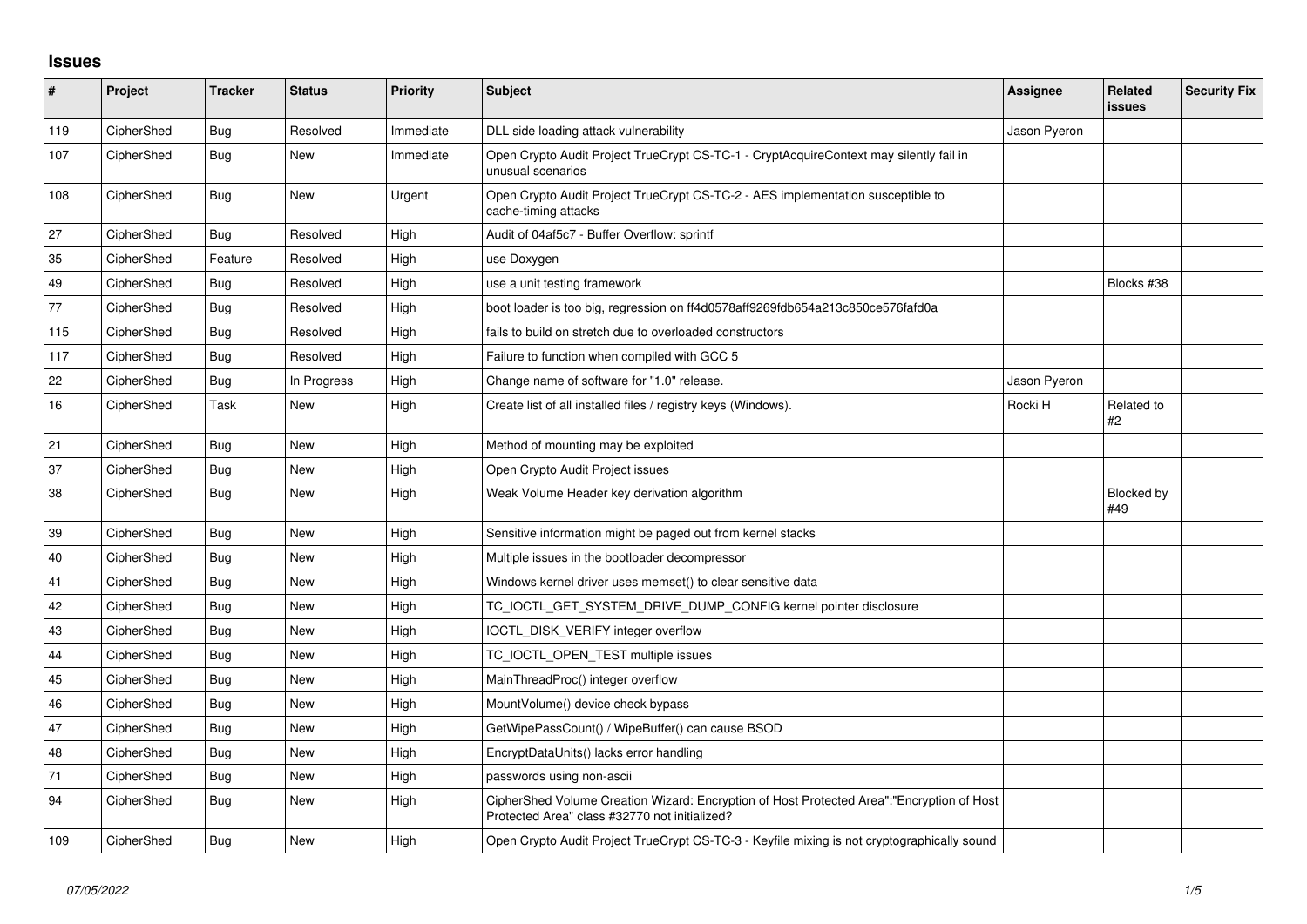| $\sharp$         | Project    | <b>Tracker</b> | <b>Status</b> | Priority | <b>Subject</b>                                                                                | Assignee                    | Related<br>issues                                         | <b>Security Fix</b> |
|------------------|------------|----------------|---------------|----------|-----------------------------------------------------------------------------------------------|-----------------------------|-----------------------------------------------------------|---------------------|
| 110              | CipherShed | <b>Bug</b>     | New           | High     | Open Crypto Audit Project TrueCrypt CS-TC-4 - Unauthenticated ciphertext in volume<br>headers |                             |                                                           |                     |
| 28               | CipherShed | <b>Bug</b>     | Resolved      | Normal   | Audit of 04af5c7 - Buffer Overflow: strcat                                                    |                             |                                                           |                     |
| 29               | CipherShed | <b>Bug</b>     | Resolved      | Normal   | Audit of 04af5c7 - Buffer Overflow: strcpy                                                    | Jason Pyeron                |                                                           |                     |
| 30               | CipherShed | Bug            | Resolved      | Normal   | Allowed character description is wrong                                                        |                             | Related to<br>#31                                         |                     |
| 86               | CipherShed | <b>Bug</b>     | Resolved      | Normal   | Make ciphershed window titlebars different                                                    |                             |                                                           |                     |
| 101              | CipherShed | <b>Bug</b>     | Resolved      | Normal   | boot loader password prompt takes 100% cpu in VM                                              |                             |                                                           |                     |
| 112              | CipherShed | <b>Bug</b>     | Resolved      | Normal   | uninstall on windows does not list version info                                               |                             |                                                           |                     |
| 113              | CipherShed | <b>Bug</b>     | Resolved      | Normal   | remove the donate screen from the installer                                                   |                             |                                                           |                     |
| 125              | CipherShed | <b>Bug</b>     | Resolved      | Normal   | Makefile for bootloader fails on case sensitive filesystem                                    |                             |                                                           |                     |
| 126              | CipherShed | <b>Bug</b>     | Resolved      | Normal   | VS launcher breaks if using multiple VS and the default is not the one for CS                 |                             |                                                           |                     |
| 127              | CipherShed | <b>Bug</b>     | Resolved      | Normal   | remove #if 0 code                                                                             | Jason Pyeron                |                                                           |                     |
| 12               | CipherShed | Task           | In Progress   | Normal   | Write Documentation                                                                           | Eugene Wang                 | Related to<br>#15                                         |                     |
| 51               | CipherShed | Bug            | In Progress   | Normal   | <b>GUID Partition Table (GPT)</b>                                                             | Jason Pyeron                | Related to<br>#55                                         |                     |
| 55               | CipherShed | Bug            | In Progress   | Normal   | Unified Extensible Firmware Interface (UEFI)                                                  | Jason Pyeron                | Related to<br>#51                                         |                     |
| $\mathbf{1}$     | CipherShed | Task           | New           | Normal   | Detailed review of Windows constant strings                                                   | Paweł<br>Zegartowski        | Related to<br>#2                                          |                     |
| $\overline{c}$   | CipherShed | Task           | New           | Normal   | Upgrade installer to uninstall TrueCrypt                                                      |                             | Related to<br>#1, Related<br>to #13,<br>Related to<br>#16 |                     |
| 3                | CipherShed | Task           | New           | Normal   | Finish initial bitmaps and icons                                                              |                             |                                                           |                     |
| 4                | CipherShed | Task           | New           | Normal   | Get Windows executable signing key                                                            | <b>Bill Cox</b>             |                                                           |                     |
| $\sqrt{5}$       | CipherShed | Task           | New           | Normal   | Linux build, installer, VM                                                                    | Kyle Marek                  | Related to<br>#50                                         |                     |
| 6                | CipherShed | Task           | New           | Normal   | Windows build, installer, VM                                                                  | <b>Bill Cox</b>             |                                                           |                     |
| $\overline{7}$   | CipherShed | Task           | New           | Normal   | Mac build, installer, VM                                                                      | Jason Pyeron                |                                                           |                     |
| 8                | CipherShed | Task           | New           | Normal   | Get graphics artist to work on artwork, icons                                                 |                             |                                                           |                     |
| $\boldsymbol{9}$ | CipherShed | Task           | New           | Normal   | Create check-list of features to be tested                                                    | Pier-Luc Caron<br>St-Pierre |                                                           |                     |
| 13               | CipherShed | Task           | New           | Normal   | List of all version numbers                                                                   | Rocki H                     | Related to<br>#2                                          |                     |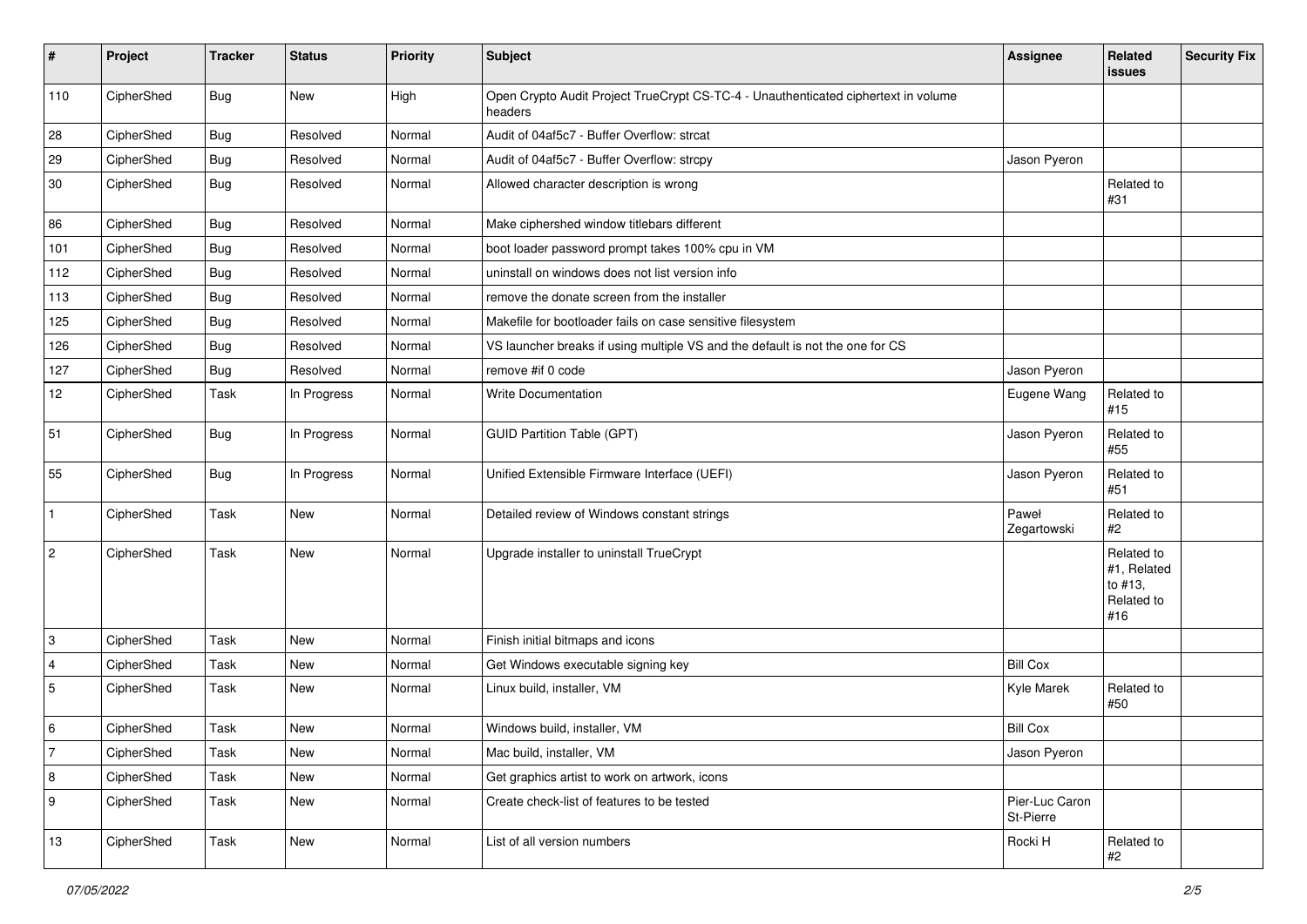| #  | Project    | <b>Tracker</b> | <b>Status</b> | <b>Priority</b> | <b>Subject</b>                                                 | Assignee     | Related<br>issues | <b>Security Fix</b> |
|----|------------|----------------|---------------|-----------------|----------------------------------------------------------------|--------------|-------------------|---------------------|
| 14 | CipherShed | Bug            | New           | Normal          | Fixes urls in ui (/applink? links)                             |              | Related to<br>#25 |                     |
| 15 | CipherShed | Task           | New           | Normal          | Create Gnu Info page                                           | Eugene Wang  | Related to<br>#12 |                     |
| 17 | CipherShed | Task           | New           | Normal          | Create debian packaging                                        |              |                   |                     |
| 18 | CipherShed | Task           | <b>New</b>    | Normal          | Create rpm packaging                                           |              |                   |                     |
| 19 | CipherShed | Task           | New           | Normal          | Create pkgbuild for arch                                       |              |                   |                     |
| 20 | CipherShed | Task           | New           | Normal          | Create dmg for os x                                            |              |                   |                     |
| 23 | CipherShed | <b>Bug</b>     | New           | Normal          | Windows 8 / 8.1 Fast Startup                                   | Rocki H      |                   |                     |
| 24 | CipherShed | Task           | New           | Normal          | Add Windows 8 / Server 2012                                    | Rocki H      |                   |                     |
| 25 | CipherShed | Task           | New           | Normal          | Broken applinks                                                |              | Related to<br>#14 |                     |
| 26 | CipherShed | <b>Bug</b>     | New           | Normal          | Large External Drive Support on Mac (>512byte sector size)     |              |                   |                     |
| 31 | CipherShed | <b>Bug</b>     | New           | Normal          | there is duplicate code for password character checking        | Jason Pyeron | Related to<br>#30 |                     |
| 32 | CipherShed | Feature        | New           | Normal          | truecrypt.ch ideas thread                                      |              |                   |                     |
| 33 | CipherShed | Feature        | New           | Normal          | windows comamnd line volume creation                           |              |                   |                     |
| 34 | CipherShed | Feature        | New           | Normal          | windows mount point support                                    |              | Related to<br>#60 |                     |
| 36 | CipherShed | Feature        | New           | Normal          | support multiple actors to open an encrypted volume            |              |                   |                     |
| 50 | CipherShed | Feature        | New           | Normal          | Linux FDE                                                      |              | Related to<br>#5  |                     |
| 57 | CipherShed | Feature        | New           | Normal          | Skein support                                                  |              |                   |                     |
| 60 | CipherShed | Feature        | New           | Normal          | Enhanced UX - shell extension for container management         |              | Related to<br>#34 |                     |
| 61 | CipherShed | Feature        | New           | Normal          | optionally support TPM                                         |              |                   |                     |
| 62 | CipherShed | Feature        | New           | Normal          | Administrative Configuration for Enterprise IT                 |              |                   |                     |
| 63 | CipherShed | <b>Bug</b>     | New           | Normal          | 64 bit gui on 64 bit systems                                   |              | Related to<br>#65 |                     |
| 64 | CipherShed | Task           | New           | Normal          | Rewrite or remove LongReverse in Common/Dlgcode.c              |              |                   |                     |
| 65 | CipherShed | Feature        | New           | Normal          | pure 64 bit version for windows                                |              | Related to<br>#63 |                     |
| 66 | CipherShed | Feature        | New           | Normal          | provide robust API for usermode interaction with kernel driver |              |                   |                     |
| 67 | CipherShed | Feature        | New           | Normal          | print a backup                                                 |              |                   |                     |
| 70 | CipherShed | Feature        | New           | Normal          | track git info in build                                        |              |                   |                     |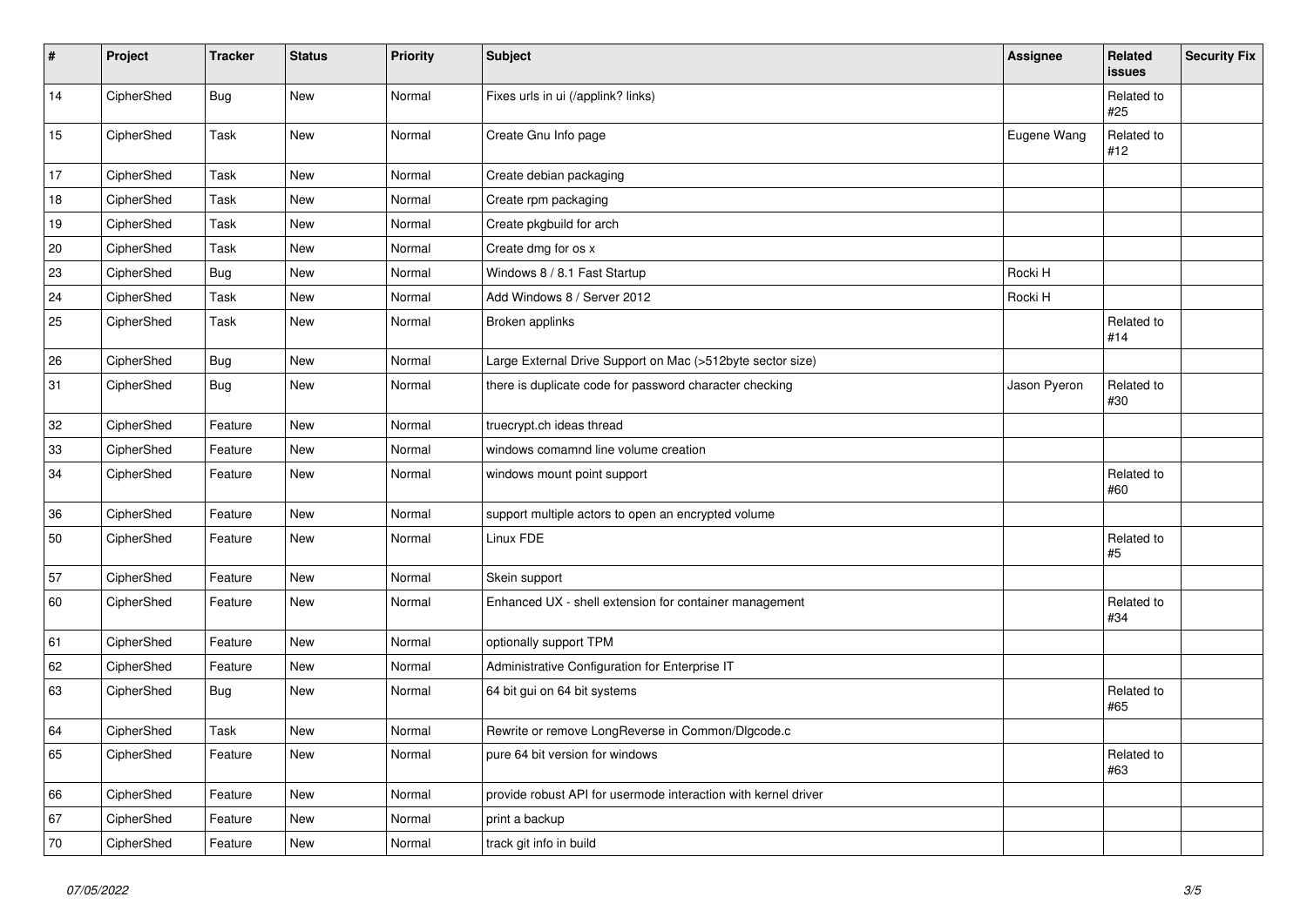| #   | Project    | <b>Tracker</b> | <b>Status</b> | Priority | <b>Subject</b>                                                                                           | <b>Assignee</b> | Related<br>issues | <b>Security Fix</b> |
|-----|------------|----------------|---------------|----------|----------------------------------------------------------------------------------------------------------|-----------------|-------------------|---------------------|
| 72  | CipherShed | Bug            | <b>New</b>    | Normal   | The installation fails, but a message (from windows?) says it succeeds and asks if you want<br>to reboot |                 |                   |                     |
| 73  | CipherShed | Bug            | New           | Normal   | Truecrypt icon showing in taskbar                                                                        |                 |                   |                     |
| 74  | CipherShed | <b>Bug</b>     | New           | Normal   | Hardcoded Build date in Help->About window                                                               |                 |                   |                     |
| 76  | CipherShed | Bug            | New           | Normal   | MakeSelfExtractingPackage used in CI cannot have dialog boxes                                            |                 |                   |                     |
| 78  | CipherShed | Bug            | <b>New</b>    | Normal   | update the ciphershed.org website, automatically                                                         |                 |                   |                     |
| 81  | CipherShed | Feature        | <b>New</b>    | Normal   | Decrypt System drive via commandline                                                                     |                 |                   |                     |
| 82  | CipherShed | Feature        | New           | Normal   | add sparse file detection to non-windows versions                                                        |                 |                   |                     |
| 83  | CipherShed | <b>Bug</b>     | New           | Normal   | deduplicate file names                                                                                   |                 |                   |                     |
| 84  | CipherShed | <b>Bug</b>     | New           | Normal   | wcsncpy is subject to buffer overflow                                                                    |                 |                   |                     |
| 85  | CipherShed | <b>Bug</b>     | New           | Normal   | Digcode.c is 9917 lines long, split it up                                                                |                 |                   |                     |
| 88  | CipherShed | Bug            | New           | Normal   | smart card support for containers                                                                        |                 |                   |                     |
| 89  | CipherShed | Feature        | New           | Normal   | Support the Common Criteria Collaborative Protection Profile for Full Disk Encryption                    |                 |                   |                     |
| 90  | CipherShed | Feature        | New           | Normal   | cipher setting preference file                                                                           |                 |                   |                     |
| 91  | CipherShed | Feature        | New           | Normal   | use linked libraries in kernel driver to isolate logical units and later support plugins                 |                 |                   |                     |
| 92  | CipherShed | Feature        | New           | Normal   | allow change of cipher/key on encrypted container without decrypting                                     |                 |                   |                     |
| 93  | CipherShed | Feature        | New           | Normal   | support "quick" encrypt for new media (especially flash/SSD)                                             |                 |                   |                     |
| 95  | CipherShed | Bug            | New           | Normal   | Platform/SystemException.h and Common/Exception.h define the same class/struct                           |                 |                   |                     |
| 96  | CipherShed | Feature        | New           | Normal   | installer to incorporate a post-installation quick-start wizard                                          |                 |                   |                     |
| 97  | CipherShed | Feature        | New           | Normal   | Suggestion 1 - Do not use unknown terminology                                                            | Niklas Lemcke   |                   |                     |
| 98  | CipherShed | Feature        | New           | Normal   | Suggestion 2 - Do not misuse native UI controls                                                          | Niklas Lemcke   |                   |                     |
| 99  | CipherShed | Feature        | New           | Normal   | Suggestion 3-Separate required and optional input parameters                                             |                 |                   |                     |
| 100 | CipherShed | Feature        | New           | Normal   | Suggestion 4-Display the consequences of an action immediately (Immediacy of<br>consequences)            |                 |                   |                     |
| 102 | CipherShed | Feature        | New           | Normal   | support for serial console in bootloader                                                                 |                 |                   |                     |
| 111 | CipherShed | Bug            | New           | Normal   | ui does not show free drives below c: e.g. A: or B:                                                      | Niklas Lemcke   |                   |                     |
| 114 | CipherShed | Task           | New           | Normal   | Real, unified makefiles                                                                                  | Kyle Marek      |                   |                     |
| 116 | CipherShed | Bug            | New           | Normal   | create an option for private/global volume mounting                                                      |                 |                   |                     |
| 118 | CipherShed | <b>Bug</b>     | New           | Normal   | upgrading truecrpyt fails if truecrypt is pinned to the taskbar                                          |                 |                   |                     |
| 121 | CipherShed | Feature        | New           | Normal   | Support "not" burning CD on encrypting disk operation                                                    |                 | Related to<br>#68 |                     |
| 122 | CipherShed | Feature        | New           | Normal   | support key escrow                                                                                       |                 | Related to<br>#68 |                     |
| 123 | CipherShed | <b>Bug</b>     | New           | Normal   | losetup anomaly with OpenSUSE 13.1                                                                       |                 |                   |                     |